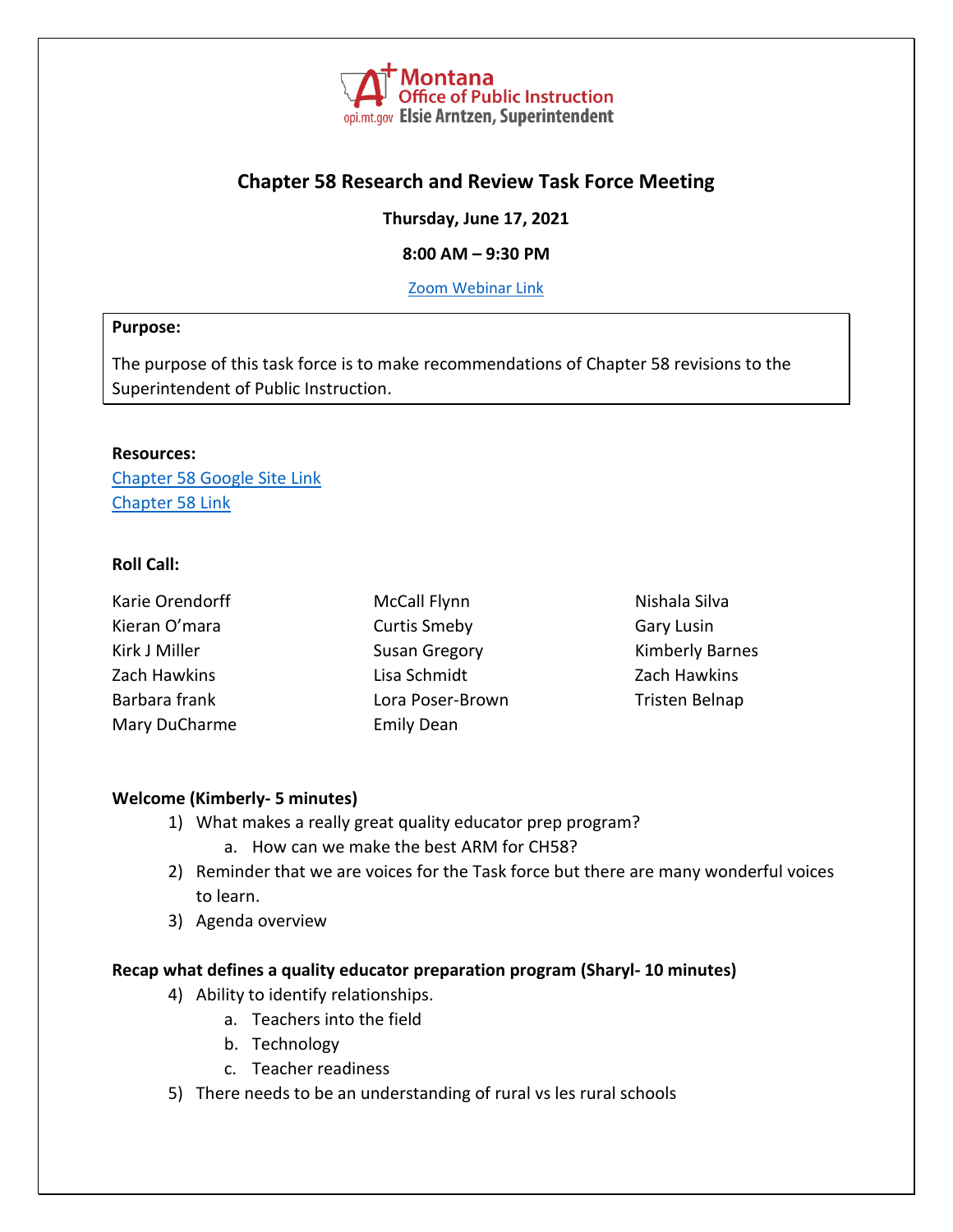

- 6) Teachers need to be able to keep up in technology.
- 7) Value add in quality?
- 8) What makes a quality Educator Prep Program?
	- a. Can get copies of these studies? Also on Google Sites
	- b. EPP are keeping up with changes that are occurring in classrooms
- 9) Clarify Value add
	- a. Example, value added could be from day one. Students in EPP could be sent to the field a little later than they are currently.
	- b. Systems that encourage individuals in those skill developments. Ex. Elementary Education components have studies that found the science behind reading is not totally understood by teachers.
	- c. Value added in EPP in Mathematics (Spoke with Conrad Wolfram)
- 10) We all understand the EFFECTIVENESS and QUALITY of the teacher is the beginning of the outcome for students.

# **Norms of Behavior for Task Force (Jacqueline- 15 minutes)**

- 1) How do we want to work together?
	- a. Be Aware!
		- i. If you're talking or not talking
		- ii. How long you're talking
		- iii. Being engaged
		- iv. Asking questions
- 2) How to we want to communicate?
	- a. Zoom via
		- i. Chat
		- ii. Having cameras on
- 3) Moving the Process forward
	- a. Having conversations
	- b. Making decisions
		- i. Possibly do a work group outside of Webinar?
		- ii. Everything must be in a public forum
	- c. Reach Consensus
		- i. Simple Majority (>50%)
		- ii. Super Majority (>60%)
		- iii. Only One Dissenter
		- iv. Only Two Dissenters
	- d. Will the vote allow for discussion after the vote is made if there are dissenters?
		- i. Thought: Discussion should be done before the vote is called
			- 1. Will ensure TF Members are comfortable with moving forward with vote.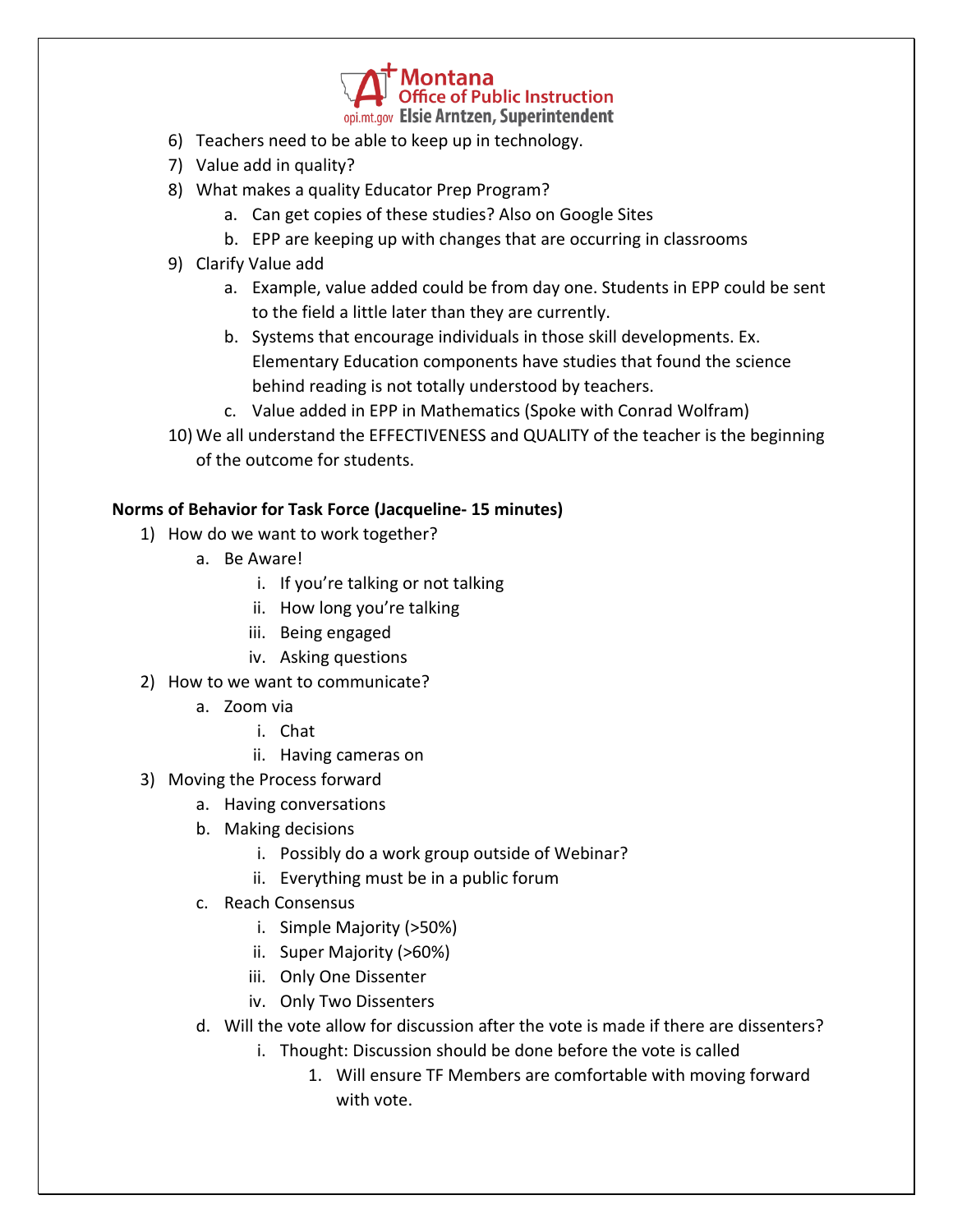

- e. How many people are voting on each issue? What if someone isn't here for the day?
	- i. Must be present?
	- ii. By Proxi allowed?
		- 1. People need to be present. Shouldn't be able to just read and send their vote in.
		- 2. There may be legitimate reason why someone wouldn't be able to attend. Is it fair to not allow them to participate in the vote?
		- 3. Vote by email or google forms?
			- a. Because all meetings must be public forum. This may not be the best option.
		- 4. Work and travel may make it difficult to attend but doesn't mean they are not present in the situation and understanding of concepts.
- f. TF Members on which style of vote to use.
	- i. Majority of TF voted to use Super Majority.
		- 1. With Suggestion for Quorum of at least 12

# **MAPA Timeline (Sharyl- 5 minutes)**

- 11) Will take TF 3 meeting to push recommendation to BOPE
- 12) September will be the first month to have Recommendations for BOPE
- 13) September November January are the months TF will most likely send recommendations to BOPE
- 14) Takes 3 meetings of BOPE to move recommendations from TF to next steps

# **Work through ARM regarding quality EPP language, subject PEPP standards, and potential revisions (Co-Facilitators- 50 minutes)**

15) Overview of ARM Chapters

- a. Subchapters 1 and 3
	- i. Next week subchapter 5
- b. Overarching facilitating questions from Zach
- c. Kimberly will take care of more specific verbiage that may need changed
- 16) Sub-Chapter One
	- a. Procedural Standard
		- i. How do we do the process of reviewing accreditation Chapters
			- 1. Every 7 Years
			- 2. Roles
			- 3. TF Selection
			- 4. Guiding Principals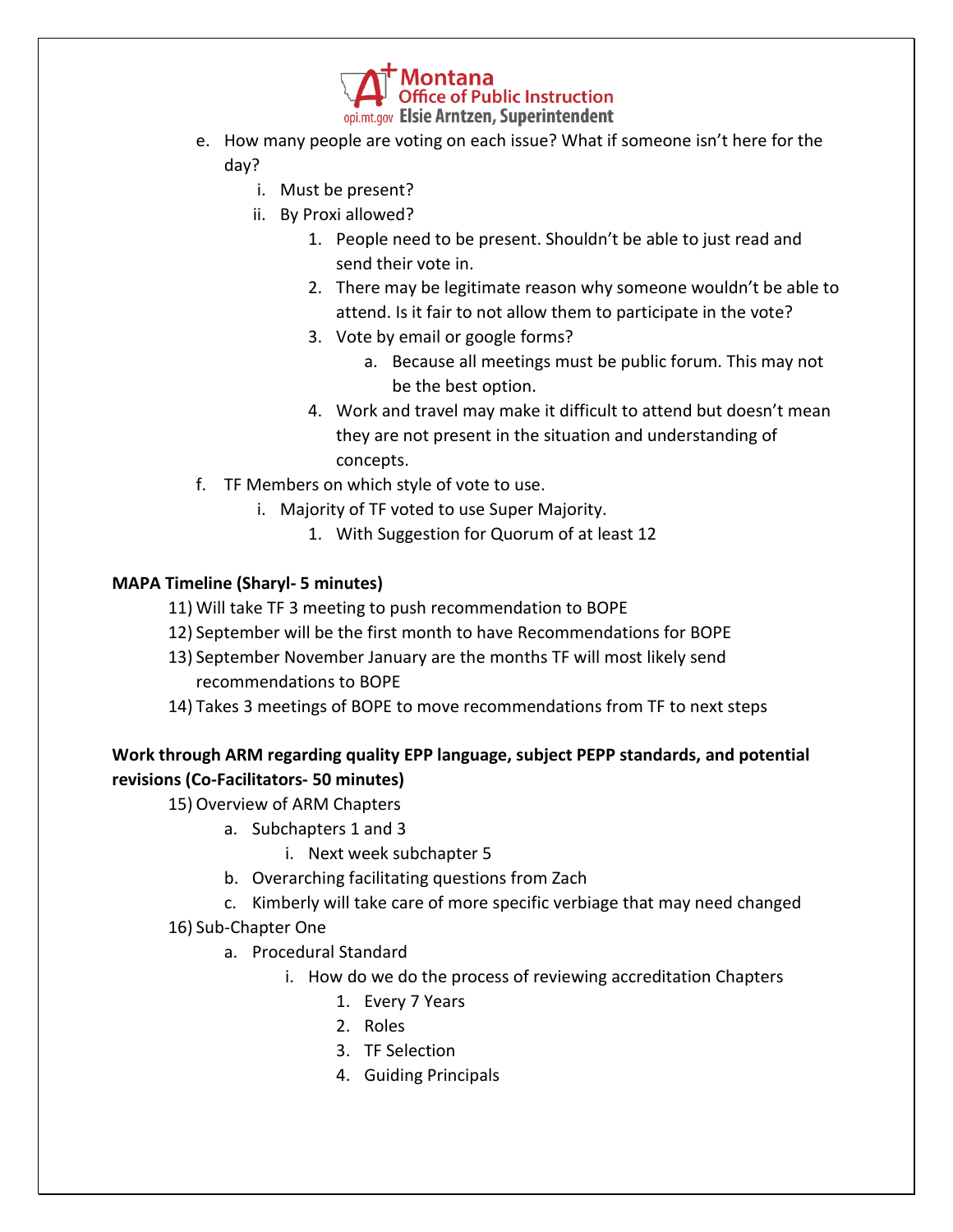**Office of Public Instruction** opi.mt.gov Elsie Arntzen, Superintendent

- ii. End Goal is to create quality educators that are knowledgeable and proficient practitioners in the current educational landscape.
- b. Does the current process fit the needs of the educational landscape?
	- i. Focusing on the constitution of the state
	- ii. Focus on effort being made to meet the needs of every student.
		- 1. Not sure if this is a conversation for Sub-Chapter 1.
		- 2. May be more Sub-Chapter 3
			- a. Or maybe we want to include an overview now.
				- i. Outline purpose of work
				- ii. Goal
		- 3. Ch1 talks about process of accreditation.
			- a. Task of making revisions.
				- i. What does OPI do well with accreditation?
					- 1. Going to the Universities?
				- ii. What isn't going well?
			- b. Think of the Roles of OPI
				- i. K-12 System
				- ii. Setting standards for Post-Secondary institutions and Board of Reagents
				- iii. Is 7 years a good timeline?
					- 1. Is there something that necessitates the 7 yr timeline?
						- a. Lot of work put into the process.
						- b. Organizational decision to
							- reduce stress on reviewers.
						- c. Staffing required is intense.
						- d. BOPE needs to be able to review.
				- iv. Ways OPI put together the Task Force?
					- 1. Good representation?
						- a. Need more diversity?
	- iii. Smaller school chose not to due to cost and challenges with that. OPI accreditation through EPP and follow same standards as CAEP.
		- 1. CAEP Accredited larger
		- 2. Smaller are often not participating in CAEP
			- a. We should make CAEP happen
				- i. In a structural and supportive way
		- b. We have plenty of students graduating in MT but they aren't going to rural MT
	- 3. CAEP language Discussion
		- a. Do we include language to have CAEP required?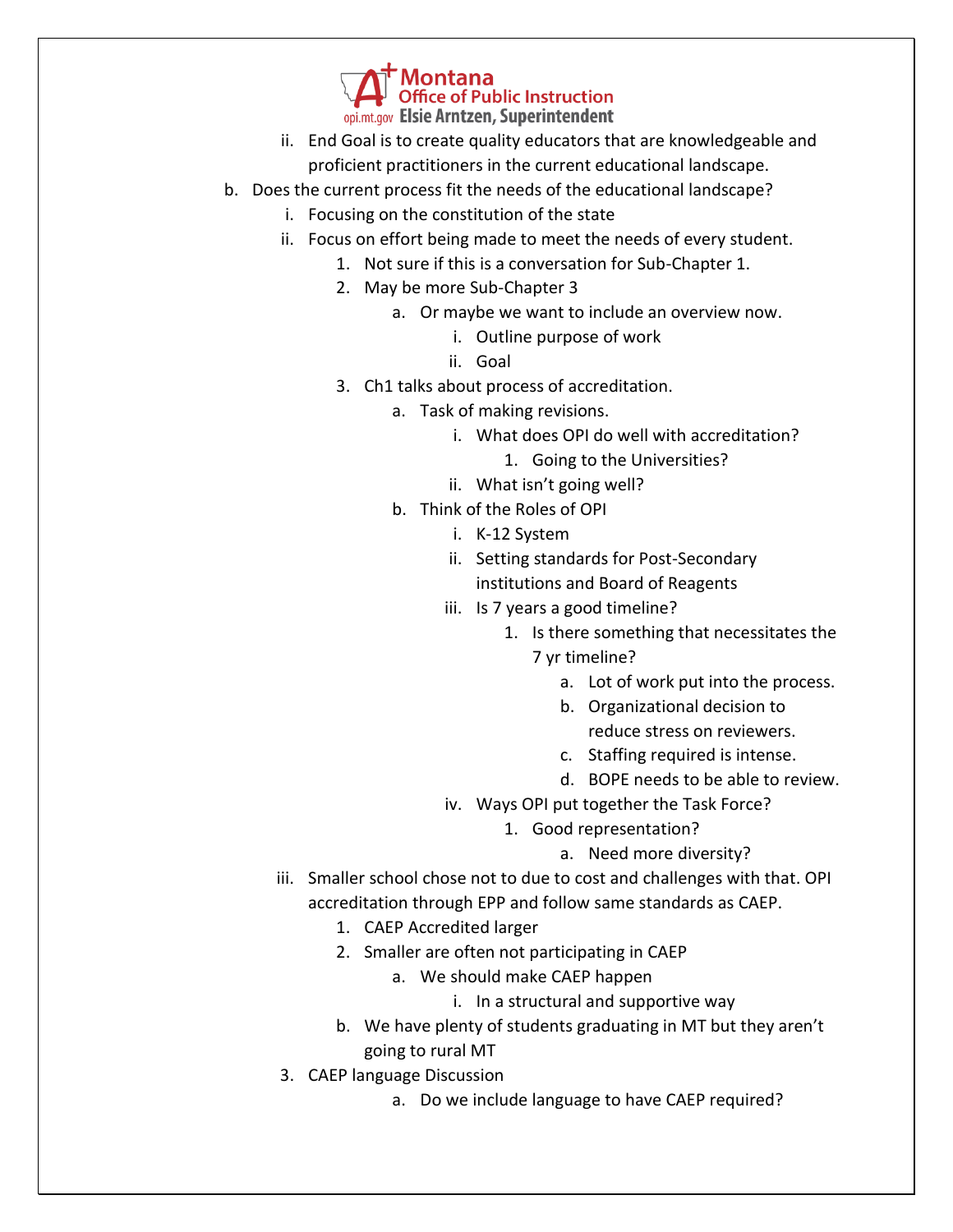**Office of Public Instruction** opi.mt.gov Elsie Arntzen, Superintendent

- 4. 10.58.103
	- a. Result to cooperate with EPP.

b. Ability to not double down the EPP that needs to go through the process.

- 5. Is everyone happy with the current language?
	- a. Or do we need to strengthen it?
		- i. Process was not pleasant was stressful.
			- 1. Drags on and is a challenging process.
			- 2. WHAT WOULD MAKE IT BETTER
- 6. What do we want to do with this?
	- a. Do we need stronger language than "encouraged"?
	- b. Encouragement and stronger language would be helpful
		- i. Continuously working on accreditation
		- ii. Support from different institutional levels could be helpful.
			- 1. Not necessarily directed from OPI
		- iii. Supt had expressed interest from moving accreditation from OPI to commissioner.
			- 1. No one has told Zach that is Supts desire.
			- 2. Philosophical question about.
				- a. Engineering faculty, content in k12… Big picture philosophical question.
	- 7. 10.58.102
		- a. Subsection B
			- i. (b) The Superintendent of Public Instruction shall conduct workshops that prepare educators to serve as team members of site reviews.
				- 1. Some kind of timeline for the OPI, yearly basis or regularly
				- 2. Joint Group (CAEP, OPI)
					- a. Not everyone is always on the same page
				- 3. Knowing the standards
				- 4. Being able to write to the standards after review
				- 5. Size of the institution
					- a. Small going to large and vice versa
					- b. Difficult to get examiners